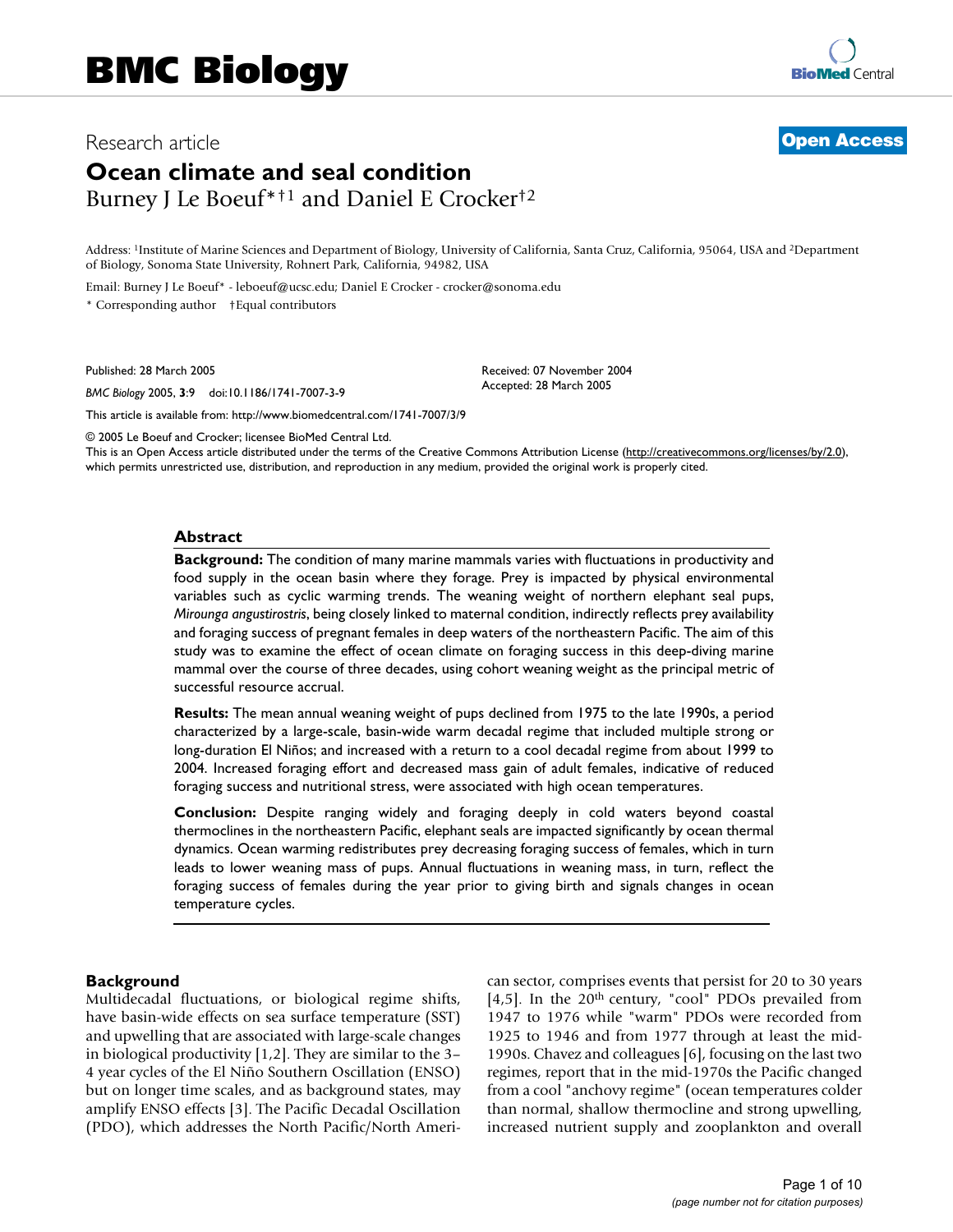productivity, high catches of anchovies and salmon, low sardine abundance) to a warm "sardine regime" (ocean temperatures warmer than normal, deep thermocline and weak upwelling, decline in zooplankton and salmon and overall low productivity, high sardine abundance, low anchovy catch), which lasted until the middle to late 1990s before shifting back to an anchovy regime. The changing ocean temperatures associated with these regimes exert strong effects on marine food webs [7]. In the northeastern Pacific many marine birds and mammals flourish during anchovy regimes and are nutritionally stressed during sardine regimes. It is well documented that short-cycle ENSOs cause drastic reductions in survival and reproduction of several marine mammal species in the temperate waters of the Pacific [8]. Non-migrating sea lions and fur seals are especially vulnerable to ocean warming because nursing females alternate feeding and nursing, which ties them closely to their coastal rookeries and results in pup starvation when prey move out of the area [9]. It is not known, however, to what degree these processes impact deep-diving marine mammals that obtain their prey far below the surface as they range widely in the open ocean of the northeastern Pacific far from the coast.

The condition of newly weaned northern elephant seals, *Mirounga angustirostris*, is expected to be sensitive to these processes because of the location where adults feed and the close link in energy exchange between mother and pup. In this species weaning weight reflects total energy transfer from the mother because pups feed solely on mother's milk prior to weaning. Because the mother gives birth annually to a single pup and fasts during lactation, her pup's weight at weaning correlates positively with her resource accruing ability at sea during the eight-month period of pregnancy [10,11]. The mean weaning weight of the colony reflects the general foraging success of parturient females in that year. It follows that mean weaning weight may oscillate annually with ocean processes that exert strong effects on marine food webs and impact prey availability. A similar logic has been used in studies of the southern congener, *M. leonina*, that breeds and feeds in Antarctic waters [12-16]

Northern elephant seals are among the deepest diving marine mammals. Females disperse widely in the northeastern Pacific twice a year, from 38 to 60°N and from the coast to 188°E (Fig 1), foraging at modal depths of 300– 600 m and maximum depths of 1500 m [17] on prey such as mesopelagic squid and Pacific hake, *Merluccius productus* [18]. After continuous foraging over the 8-month gestation period (mid-April to mid-December), females return to rookeries along the coasts of Mexico and California to give birth and nurse their pups. In four weeks a pup triples its birth weight and is weaned when the mother



## **Figure 1**

**Foraging location of adult females.** Rectangular mercator projection of spring (yellow) and fall (red) migration tracks of 35 satellite-tagged female elephant seals from Año Nuevo, California (black lined square), during the period 1995–1999. Adapted from previous studies [17,26].

returns to sea in February for a 2 1/2 month post-partum bout of foraging to recover the one third of the body mass lost during nursing and begin the next pregnancy [10,19].

Milk energy transferred to the pup varies with its sex and the age, mass, blubber reserves and overall condition of the mother [11]. By maternal condition, we mean the total body energy available to the female at the time of parturition. On average,  $48.0 \pm 3.0\%$  (3490  $\pm$  490 MJ) of a female's body reserves is depleted during lactation. The size and blubber reserves obtained by the female during her biannual foraging migrations determine the level of reproductive expenditure in the subsequent breeding cycle. Pup weight at birth and weaning is correlated positively with the mother's age and mass [19]. Male pups are about 8% heavier than females at birth and at weaning [20], suggesting that males require more maternal energy than female pups. Pregnant females are capital breeders that store energy in blubber laid down over months of continuous foraging at sea and expend much of this energy later in reproduction [21]. Acquisition of insufficient body reserves owing to low foraging success directly impacts reproductive expenditure resulting in low weaning weight of pups [11]. Additional data supporting these points are reported in studies of southern elephant seals [13,22].

Here we show that annual weaning weights of northern elephant seal pups and resource accrual of adult females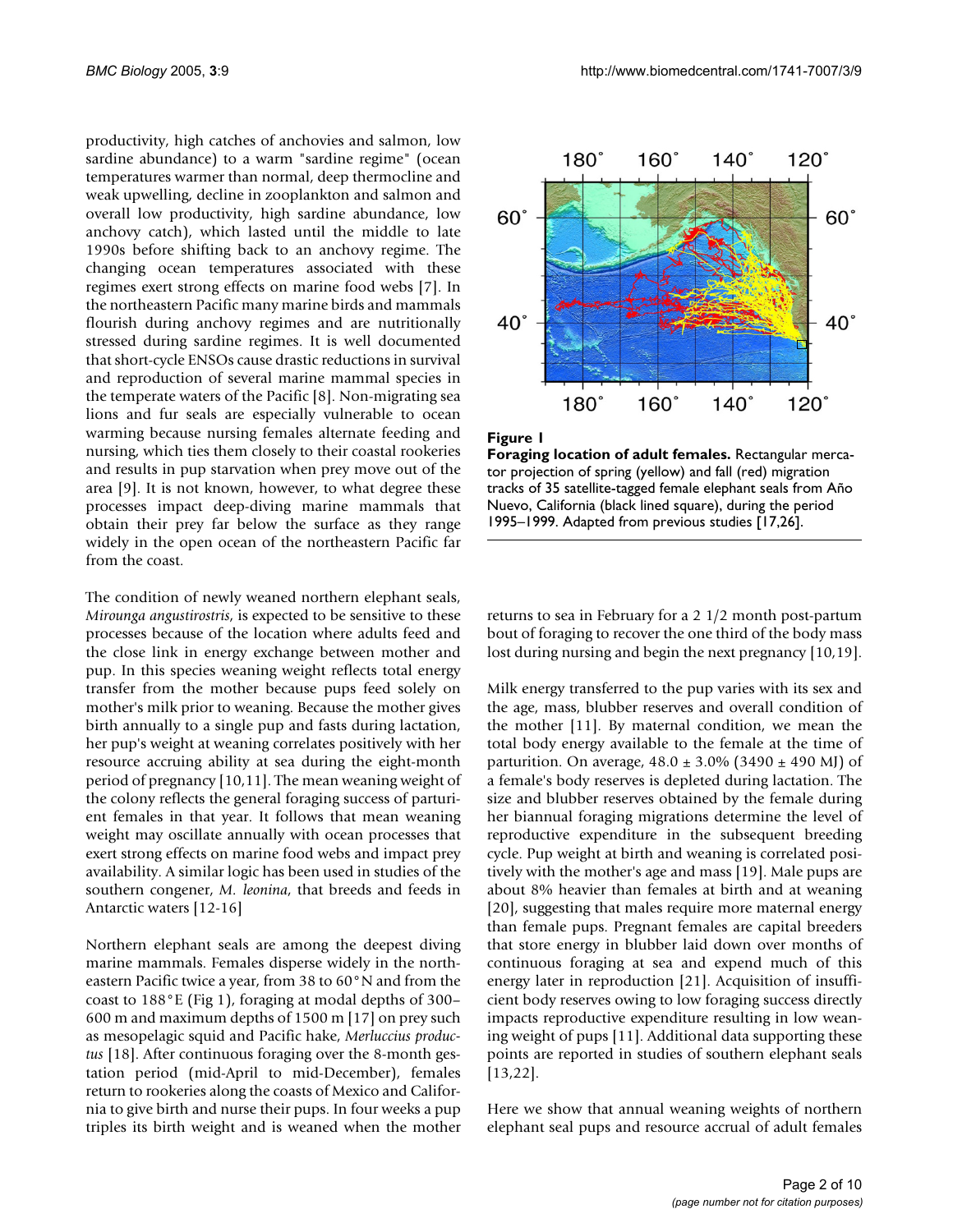associated with a rookery in central California fluctuate with ocean temperature cycles.

# **Results**

# *Weaning mass*

The pattern of fluctuation in weaning weight over the years was similar in both sexes even though males were, on average, 5% heavier than females (overall mean of 131.7  $\pm$  24.8 kg for males and 125.4  $\pm$  21.4 kg for females). The regression of weaning mass on year showed a statistically significant decline in both males ( $F = 9.59$ , df = 1, 25, P = 0.0048) and females (F = 7.50, df = 1, 25, P = 0.0112). The regression slopes of males and females were not significantly different from each other  $(t = 0.11)$ ,  $df = 50$ ,  $P > 0.05$ ). The weaning mass data of both sexes, combined, which we address in the rest of this paper, declined significantly from 1975 to 2004 as illustrated by the scatter plot and regression of weaning mass against year in Fig. [2](#page-3-0)a (F = 19.7, df = 1, 25, P = 0.0002).

A Loess smoothing plot, however, reveals two distinct slopes (Fig. [2](#page-3-0)b). Mean weaning weight declined significantly from 1975 to the mid to late 1990s, decreasing from highs of 141 kg in 1975 and 146 kg in 1977 and 1980, to lows of 117, 118 and 115 kg in 1993, 1995 and 1999, respectively. A linear regression line through the data over the 24 year period from 1975 to 1999 (Fig. [2](#page-3-0)c) shows a significant mean decline of 0.89 kg/yr ( $F = 38.5$ ,  $df = 1$ , 20, P = 0.0001). A significant decline is also observed if the end data point is anywhere in the interval 1995–1998. Similarly, the decline is statistically significant when years with a sample size of less than 30 are omitted, i.e. 1975, 1976, 1977 and 1982 (F = 25.93, df = 1, 16, P = 0.0001). In the late mid 1990s, the declining trend ends abruptly and the mean weaning weight increases up to 126 to 130 kg in the new century (Fig. [2](#page-3-0)b). Although the slope of weaning weight from 1999 to 2004, shown in Fig. [2](#page-3-0)c, is positive, it is not statistically significant (F = 2.12, df = 1, 4, P > 0.05) owing in part to the small sample size. The slope of weaning mass versus year, however, varied significantly between the two regimes  $(ANCOVA, F = 5.21, df = 1, 19, P = 0.03).$ 

The period of declining weaning weight was associated with higher than normal ocean temperatures associated with the long-term sardine decadal cycle and the prevalence of El Niños in the short-term ENSO cycles (Fig. 3). Weaning weight declined increasingly with the tenure of the sardine regime, a trend that ended abruptly with the shift to the anchovy regime in the late 1990s. With the regime shift, a reverse trend to increasing weaning weights is evident. Mean weaning weight between the two regimes was not significantly different (mean sardine period = 129  $\pm$  8.2 kg vs mean anchovy period = 127.6  $\pm$  2.3 kg) (t = 0.38,  $df = 23$ ,  $P > 0.05$ ) but this analysis is confounded by the declining slope of weaning mass over the course of the sardine regime and the small and incomplete sample size for the anchovy regime. A similar lack of association was found between weaning mass and PDO.

Declining weaning weight over the course of the decadal regime from 1975 to the late 1990s is consistent with the overlapping pattern of short-term ENSO cycles during this period, represented in Fig. 3 by annual mean monthly values of the standardized Southern Oscillation Index (SOI) [23]. This was clearly a period of extended warmth in the Pacific. Warm El Niños were more frequent than cold La Niñas, the El Niños of 1982–83 and 1997–98 were the most intense of the century, and the El Niño in the early 1990s (1991–1995) was unusually long. The global temperatures in 1997 and 1998 were the warmest years on record [24]. The lowest weaning weights were observed from 1993 to 1999, an unusually warm period dominated by two El Niños coming at the end of the sardine regime.

The decline in weaning mass was not linearly related to increasing ocean temperatures during the sardine regime. Although the period from 1975 to 1999 was warmer than usual, ocean temperatures did not increase significantly over the course of this period, as revealed by SOI and PDO annual averages regressed on year ( $F = 0.02$ , df = 1, 27, P  $> 0.05$  and F = 0.08, df = 1, 28, P  $> 0.05$ , respectively). Consequently, a linear regression plot reveals that annual mean weaning mass was not closely associated with annual SOI (F =  $0.13$ , df = 1, 24, P >  $0.05$ ) or annual PDO averages (F =  $0.45$ , df = 1, 25, P > 0.05). It is notable, however, that the mean weaning weight over the period 1990– 1999, which included the longest El Niño and the most intense one of the century, was  $122.8 \pm 4.8$  kg, significantly lower than the mean weaning weight of  $136.4 \pm 7.2$ kg recorded in the period 1975–1985, which included only the strong El Niño of 1982–1983 (t = 4.78, df = 16,  $P = 0.0002$ ).

*Female foraging success: foraging duration and mass gain*

To examine the relationship between weaning weight, ocean temperature and female foraging success, we used the spring post-breeding foraging trip duration, and mass gain over this period, as the metric of foraging success. During this foraging trip females can recover approximately 85% of the mass lost during parturition and nursing. We assume that foraging success in the spring is associated with and reflects foraging success in the fall. The duration of the fall foraging trip, however, is an unsuitable measure of foraging effort because its length is set by gestation, and is relatively invariant at  $225.7 \pm 4.3$ days ( $N = 10$ ).

The duration of spring foraging trips of females was inversely related to mass gained (Fig. [4a](#page-5-0)). The regression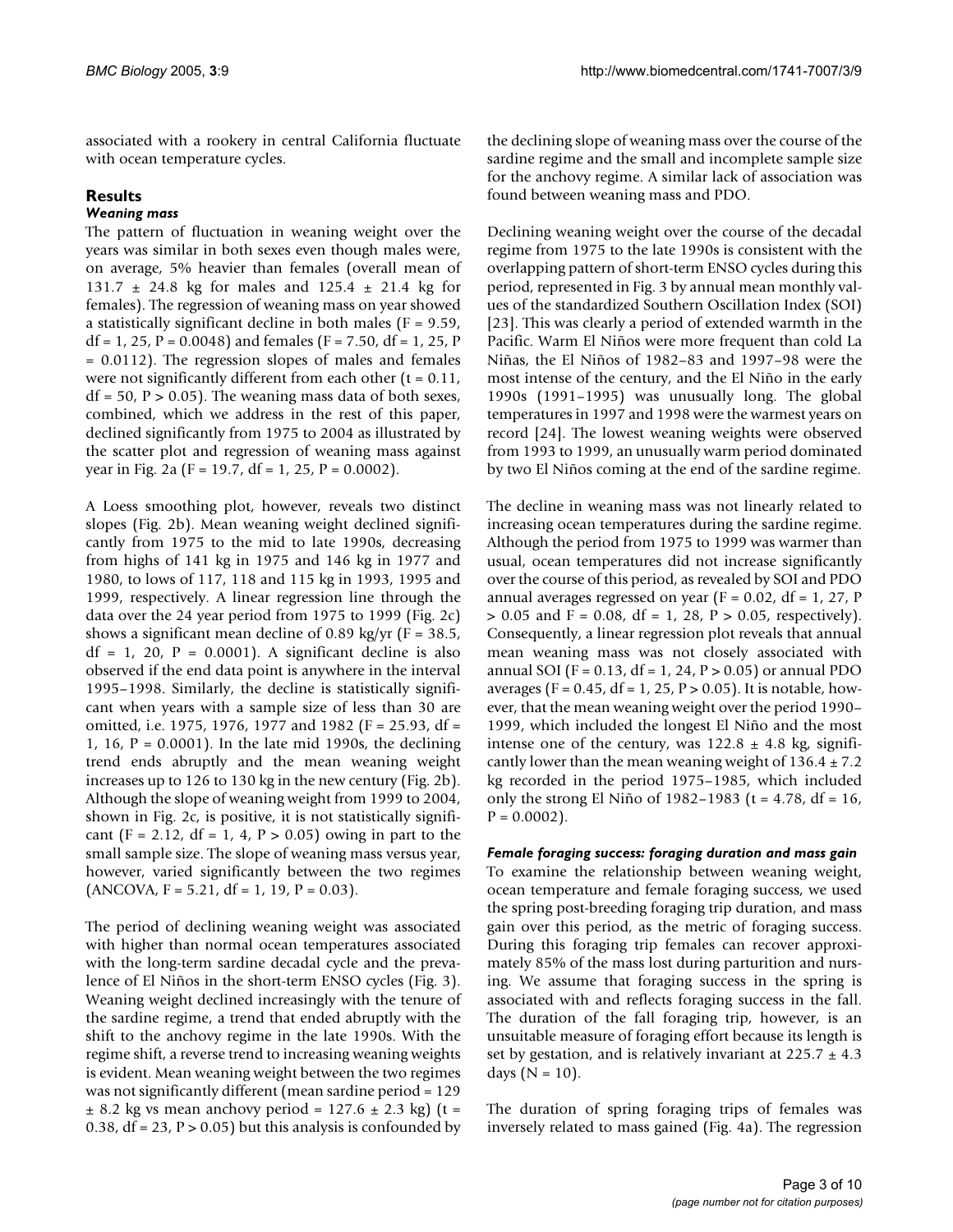<span id="page-3-0"></span>

### Figure 2

**Fluctuations in annual weaning mass of pups.** a) Least squares regression shows a significant decline in weaning mass over the entire study period. b) A Loess plot smoothes the data and reveals two functions, a declining slope and an increasing slope with the breakpoint between the two occurring in the late 1990s. c) A Least squares regression line reveals a significant decline in weaning mass from 1975 to 1999 (solid circles); the regression line from 1999 to 2004 (open circles) shows increasing weaning mass values. The dotted lines are the 95% confidence limits in kilograms.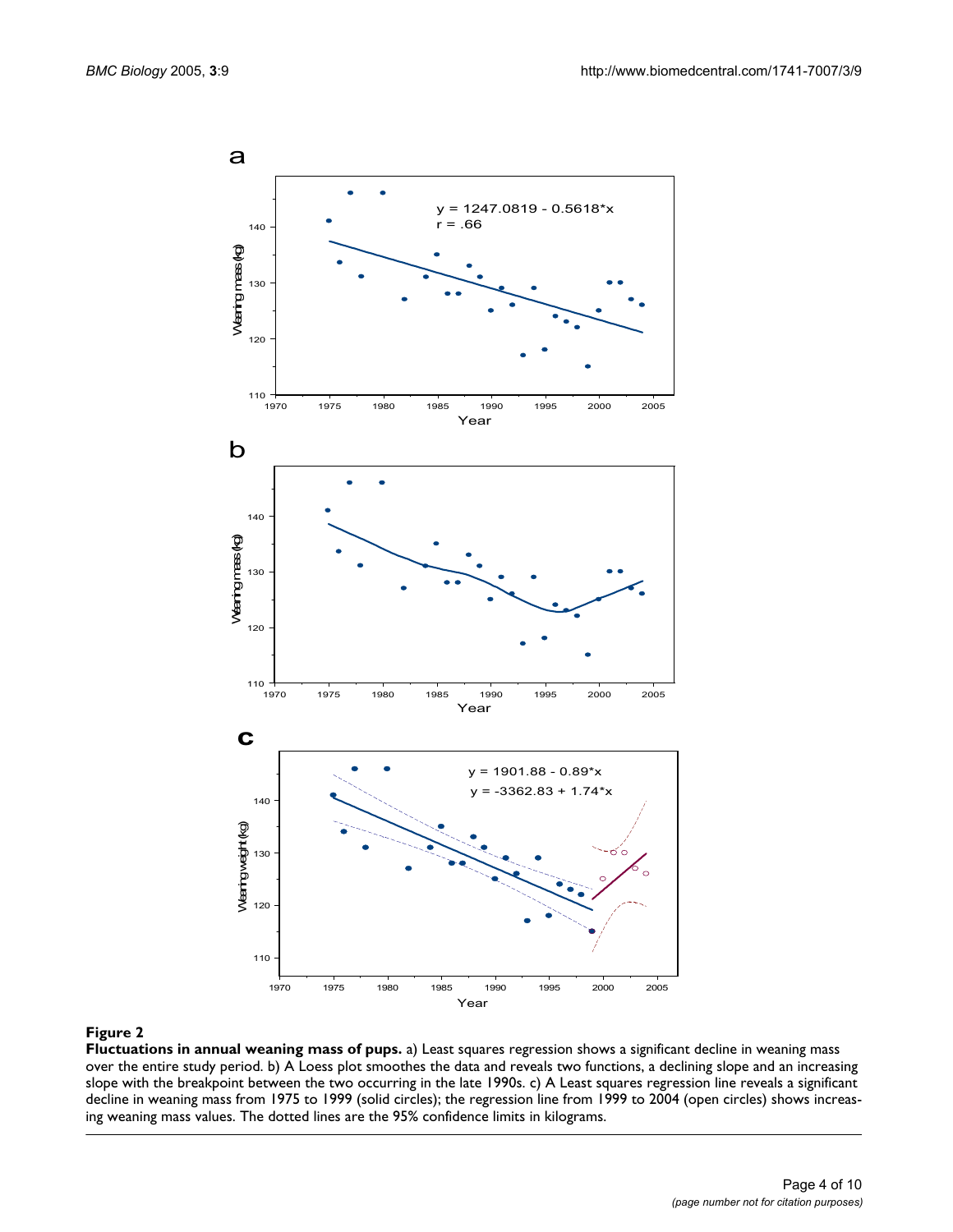

# **Figure 3**

**Weaning mass in relation to ocean temperature cycles.** A Loess plot (blue line) of mean cohort weaning weight (closed circles) in relation to the sardine (thick red line) and anchovy (thick blue line) decadal regimes and the Southern Oscillation Index (SOI) showing colder than normal La Niñas (black) and warmer than normal El Niños (red).

of mass gain on foraging duration was statistically significant (F = 22.3, df = 1, 10, P = 0.0008). Over the course of the sardine regime, post-partum females spent increasingly more time attempting to accrue resources [25,26], increasing the mean foraging trip duration by approximately 36% from the late 1970s to the mid to late 1990s (Figs. 3, [4](#page-5-0)a). With the shift to the anchovy regime in the late 1990s, foraging durations decreased from 90 days or more at sea to approximately 70 days at sea from 2001 to 2003, the same level observed at the beginning of the sardine regime. Association of foraging trip duration with shorter term El Niño cycles is also evident, such as the longest foraging trip and lowest mass gain occurring in 1998, an exceptionally strong El Niño year.

Mass gain during foraging trips was inversely related to trip duration (Fig. [4a](#page-5-0)), decreasing from approximately 1 kg/day at sea during the late 1980s to approximately 0.7 kg/day in 1993–1996, to a low of  $0.29 \pm .36$  kg/day in 1998, and returning to 1 kg/day in 1999. In spite of small annual sample sizes, variation around the overall mean was small (mean = .90  $\pm$  0.23 kg/day, n = 52).

Weaning weight of pups was inversely related to the foraging trip duration of females (Fig. [4](#page-5-0)b). Linear regression of pup weaning mass on female foraging duration shows that this relationship was statistically significant ( $F =$ 10.10, df = 1, 22,  $P = 0.0044$ ). Weaning weight and mass gain of females covaried in time (Fig. [4c](#page-5-0)) but the sample size was small and the association was not statistically significant (F = 2.87, df = 1, 10, P > 0.05).

### *Colony composition and sex ratio*

The Año Nuevo colony increased over the course of the study period from 605 pups produced in 1975 to 2500 pups produced in 2004. The decline in weaning mass from 1975 to 1999 was not associated with changes in the age composition of the colony such that more young females gave birth to smaller pups. Rather, the opposite was observed; mean age at primiparity of females increased over the study period from a mean of 3.7 years in the early 1970s [27] to over 4 years in the 1990s.

The decline in weaning mass was not due to a sex ratio increasingly biased to smaller female pups. There were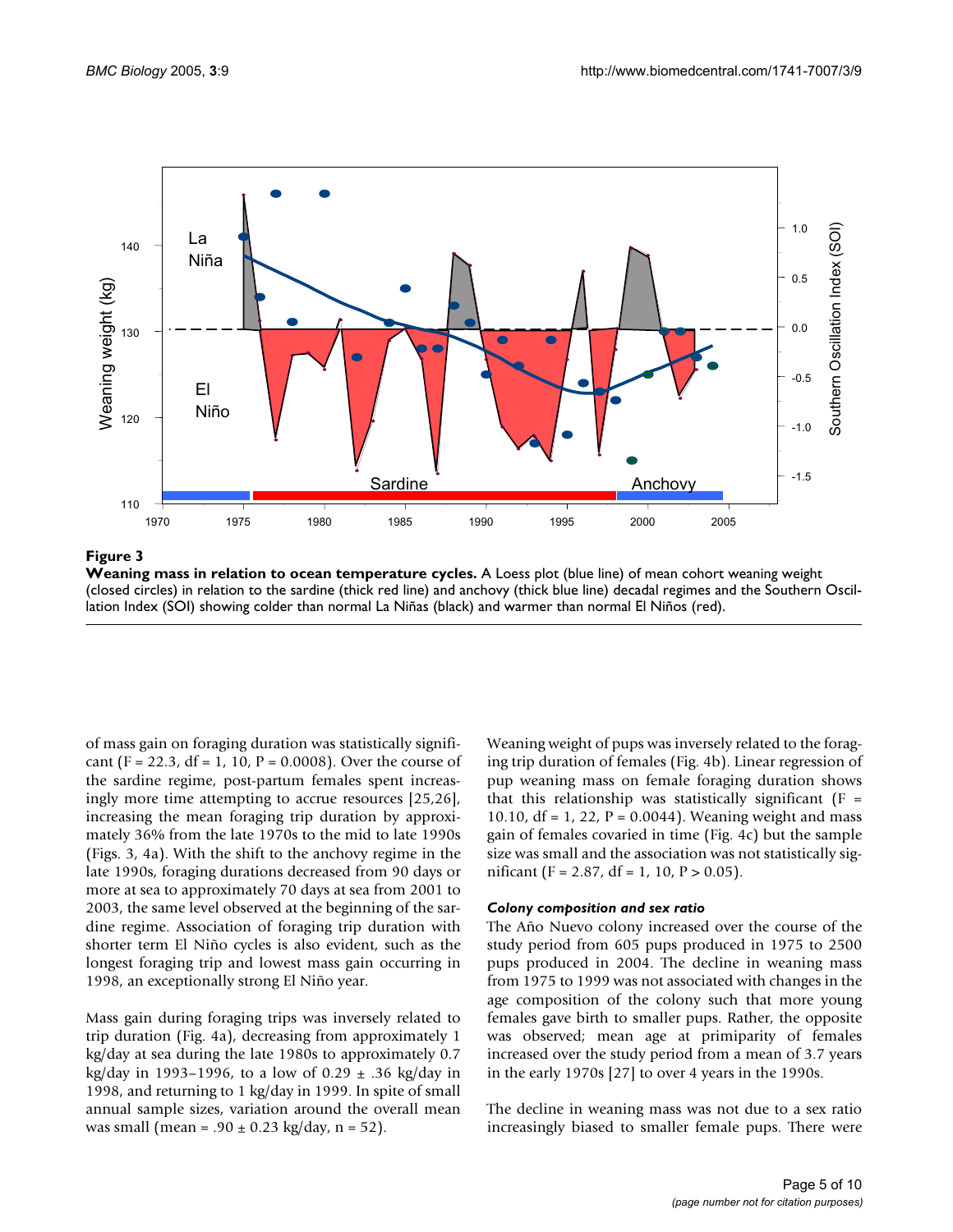<span id="page-5-0"></span>

#### Figure 4

**Foraging effort and foraging success of adult females.** a) Loess plots of foraging trip duration of females (blue line, closed circles) show an inverse relationship with mass gain at sea (red line, open circles). b) A Loess plot shows that weaning mass (blue line, closed circles) is inversely related to foraging trip duration of females (red line, open circles). c) Weaning mass (blue line, closed circles) covaries with mass gain of adult females (red line, open circles).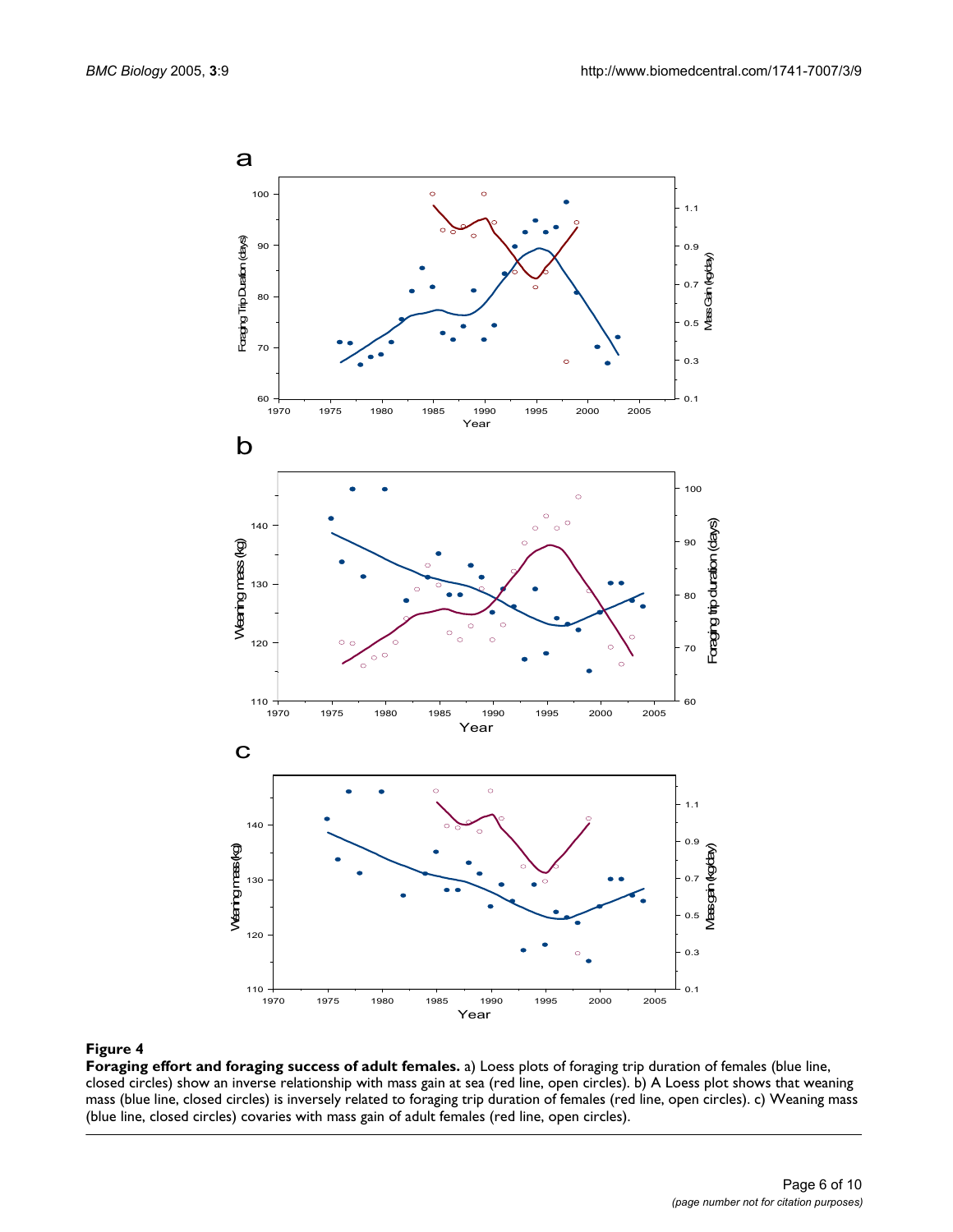marginally more females in the sample from 1977 to 1987 (51% of 583 pups), when mean weaning weight was highest, and more males in the sample from 1990 to 1999 (51.6% of 1278 pups) when mean weaning weight was lowest. The sex ratio of weaned pups in the entire colony has not deviated significantly from unity during the last four decades [20].

# **Discussion**

Our data show that the weaning mass of northern elephant seal pups varies with ocean temperature cycles. Weaning mass declined over the course of an unusually warm 24-year period that coincided with the warm decadal or sardine regime and included several long and strong short-term warm ENSO events. The decline in weaning mass ended abruptly with the regime shift to the cold anchovy period. Weaning mass increased with the return to the cold regime but monitoring throughout an entire anchovy period is required to reveal the entire pattern and determine whether the positive trend of increasing mass continues.

The link between ocean temperature and weaning weight is strengthened by the finding that weaning mass was inversely related to the foraging effort of females and positively related to the mass they gained. Over the course of the warm period from 1975 to about 1999, females spent increasingly longer periods searching for food; the more time spent searching, the less mass they gained. Evidently, females attempted to compensate for reduced foraging success by staying at sea longer searching for food. This would buffer the effect of reduced foraging success and would obviously complicate any expectations of a linear relationship between SOI and weaning mass and rates of female mass gain and pup weaning mass. The ability of a given female to extend her pre-implantation foraging trip, however, is limited by her need to implant in time to give birth during the breeding season and is impacted by her weaning date the previous year. Females do not have the ability to compensate in this way during the gestational foraging trip. The relationship between SOI and weaning mass is further confounded by changes in colony age distribution. As the colony has aged, weaning mass should increase based on our understanding of the relationship between maternal mass and investment [11]. SOI helps define the strength and duration of ENSO cycles but it does not predict weaning mass of pups well except during unusually strong or long El Niños. We emphasize that it is important that we detected such a strong trend in pup weaning mass despite the trip duration compensation by females and the changing colony demographics. This implies that reduction in resources were greater than could be compensated for by increased foraging duration in any given year or by increasing maternal body size with age. By this logic, it is reasonable that we did not observe a linear relationship from SOI and PDO to rate of foraging success to pre-implantation trip duration to weaning mass.

It is clear that foraging effort was greatest and foraging success was lowest at the end of the sardine regime during the late 1990s. With the return to the cold regime in the late 1990s, female foraging effort returned to the level observed in the mid-1970s, the time of the previous regime change.

We reason that warmer than usual ocean temperatures influenced elephant seal prey, either through recruitment, competitive advantages or predation, effecting a redistribution or diminution of populations. As a result, female seals were less successful forging, and consequently, at parturition and during lactation, they had less energy to transfer to their young. This logic is supported by observations during El Niño years. During the strong El Niño of 1997–98, foraging females spent more time travelling from one prey patch to another and they spent less time on each prey patch than in non-El Niño years [26]; mass gain in 1998 was by far the lowest value we have recorded. Moreover, enduring effects of these "hard times" are suggested by the observation that female pups born in 1983, a strong El Niño year, postponed breeding for the first time relative to adjacent cohorts in the years 1977 to 1986 [25].

The link between seal condition and physical measurement of ocean temperature is complicated. The progressive decline in weaning mass over the course of the sardine regime is not simply explained by increasing ocean temperatures. The SOI and PDO indices did not increase systematically over the course of this period. Evidently, other factors such as the duration of exposure to warming or warm temperature spikes during ENSO cycles overlaid on a warm decadal cycle may have been operative. Anthropogenic perturbations, or global warming, may amplify the effect of these natural cycles [28]. In any case, the temporal link between temperature changes, effects on prey, and the weaning mass of pups is unclear. Substantial lag effects may operate, as has been observed in the link between the PDO index and salmon catches [4]. Moreover, female seals spend 10 of the 12 months of the year foraging and it is not clear whether foraging is affected during all or part of this time. An additional complexity is the difficulty of separating the effects of shortterm ocean temperature cycles from the long-term cycles. For example, in addition to the long period of warm water associated with the sardine regime, an unusually long El Niño occurred during the early 1990s that had a more severe impact on marine mammals and birds than was predicted from its strength. Overall, the data suggest that the duration and persistence of warm water may have a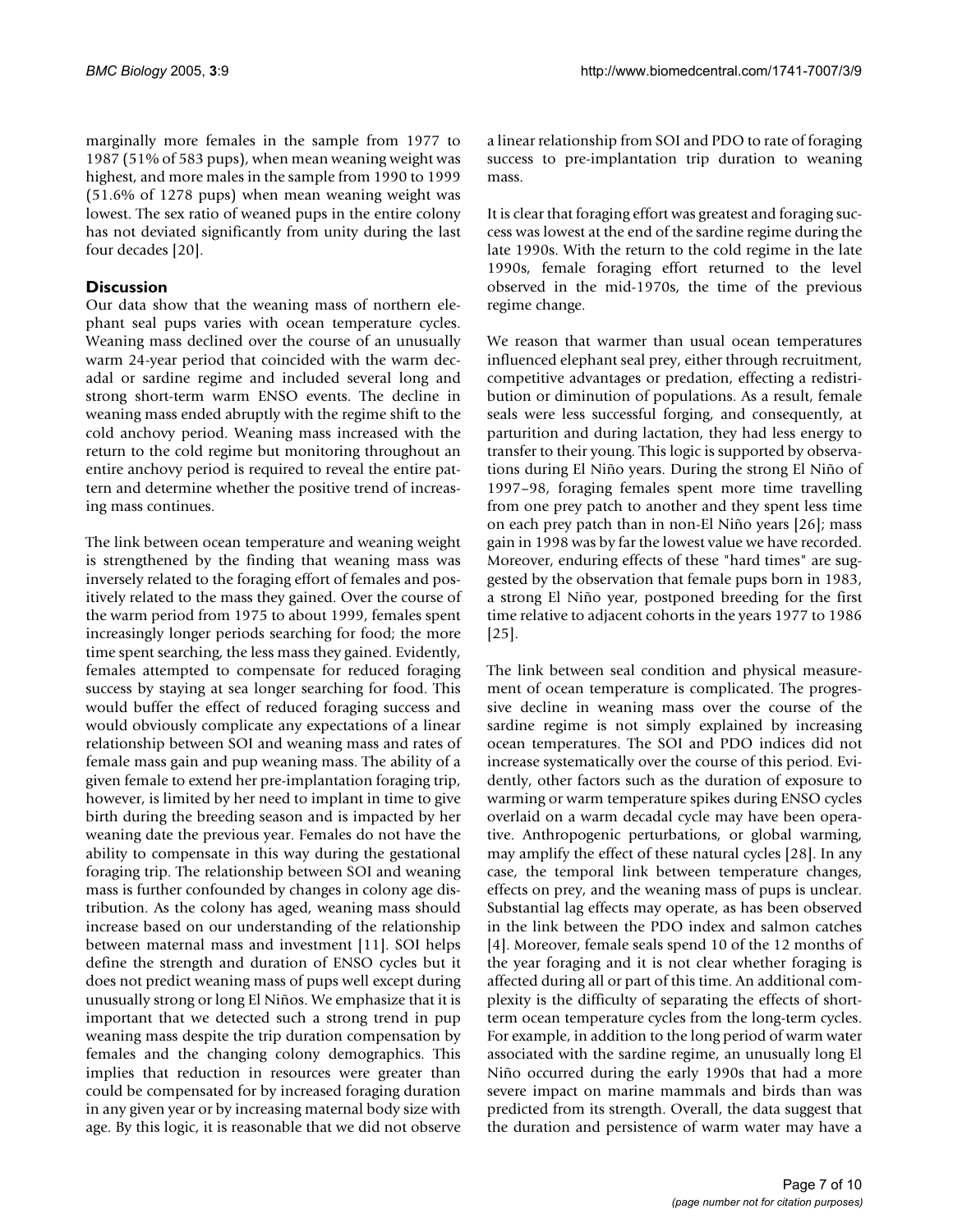cumulative negative effect on seal prey and indirectly on seal foraging behaviour and, ultimately, on pup weaning mass. It is also likely that the long-term cycle, as background state, may amplify or dampen the effect of shortterm cycles, e.g. the impact of an El Niño on seal prey and foraging may be amplified during a sardine regime and dampened during an anchovy regime. Monitoring weaning mass and foraging behaviour over the entire course of the current cold anchovy regime may shed light on these issues.

This study shows that understanding the relationship between ocean climate and biological processes depends on having a long and complete time-series. In the present study, single year records yielded estimates of weaning mass ranging from 147 to 115 kg, a 28 % change from lowest to highest estimate. Even samples of five consecutive years would have provided quite disparate estimates, e.g. means of 140, 130 and 121 kg for the years 1975– 1980, 1985–1990 and 1995–2000, respectively. This study, ranging over 29 years, not only provides a more valid and reliable estimate of weaning weight of northern elephant seals from central California, it also presents a wide range of observed values and the circumstances associated with this variability. Even so, the present study suggests that representative sampling of pup weaning weight should cover at least two successive multidecadal regimes, about 50 continuous years!

# **Conclusion**

Elephant seals, one of the deepest divers in the ocean and a migratory mammal that spends 83% of the year feeding far from the coast in pelagic waters beyond the thermocline in the modal temperature range  $4.2-5.2^{\circ}$ C [29], are impacted by ocean warming. Females spend more time searching for prey and are less successful in acquiring it when ocean temperatures are warmer than usual. Body stores laid down during long foraging periods at sea set limits on energy transfer to pups. Mean weaning mass of pups, consequently, fluctuates from year to year and reflects the impact of cyclic warming on the availability of elephant seal prey in the northeastern Pacific in that year. Weaning mass declined significantly during the unusually warm period from 1975 to 1999. It is well documented that offspring mass at the time of nutritional independence affects the probability of survival in many animals and is a crucial variable in population growth [22,30-32].

It is notable that the decline in elephant seal weaning mass we report here paralleled in time the 60 to 80% decline of Steller sea lions, *Eumetopias jubatus*, northern fur seals, *Callorhinus ursinus*, and non-migratory harbor seals, *Phoca vitulina*, in the northern Gulf of Alaska that began in the late 1970s and only abated to approximately 5% in the late 1990s [33-36]. Our results provide additional support for the hypothesis that nutritional stress [37] is a partial explanation for population declines such as these.

Lastly, our findings support the assertion that monitoring aspects of ecosystems, in addition to monitoring climate data, facilitates early identification of regime shifts [38].

# **Methods**

# *Weanling measurements*

We weighed 2750 pups within 10 days of weaning. Mean sample size of all years in the interval 1975–2004 was 108.6  $\pm$  68.2 and the range was 5–224. Sample sizes were smallest in the years 1975 (6), 1976 (5), 1977 (14) and 1982 (5). In every other year the sample size was 30 or more. Weanlings were not weighed in 1979, 1981 or 1983.

Selection of individuals for weighing was unbiased and based primarily on convenience with one exception. Pups weighing less than 50 kg were excluded from the analysis because they were orphaned before weaning, suckled briefly and were only 10 kg above mean birthweight [20], were in poor physical condition and injured, and were judged unlikely to survive to four months of age [39]. They were not excluded because their mothers had insufficient resources to nurture them.

We weighed all pups on the peripheries of female harems to minimize disturbance to the rookery. We attempted to weigh weanlings as soon as they were accessible to the weighing team; pups usually exited harems within a day or two after weaning.

Each animal was captured and weighed in a nylon restraint bag lifted by a winch attached to a scale suspended from an aluminium tripod. Scale precision was ± 1 kg. Since weanlings fast and lose mass, weaning mass was estimated based on known rates of mass lost per day. We used the following equation for back-calculating mass at weaning:

*Mass at weaning = Measured mass·(ek·d)*,

where  $k = 0.00596$  and  $d =$  number of days between weaning and weighing [19].

# *Estimates of foraging success*

Foraging trip duration of 410 adult females was measured annually from 1976 to 2003 (except for 2000) during the post-partum spring foraging trip. Mean sample size was  $15.2 \pm 12.2$  per year (range = 3-54). We recorded departure time from the rookery and return to it by identifying individuals from a combination of dye and bleach marks, VHF transmitters and satellite tags. During the period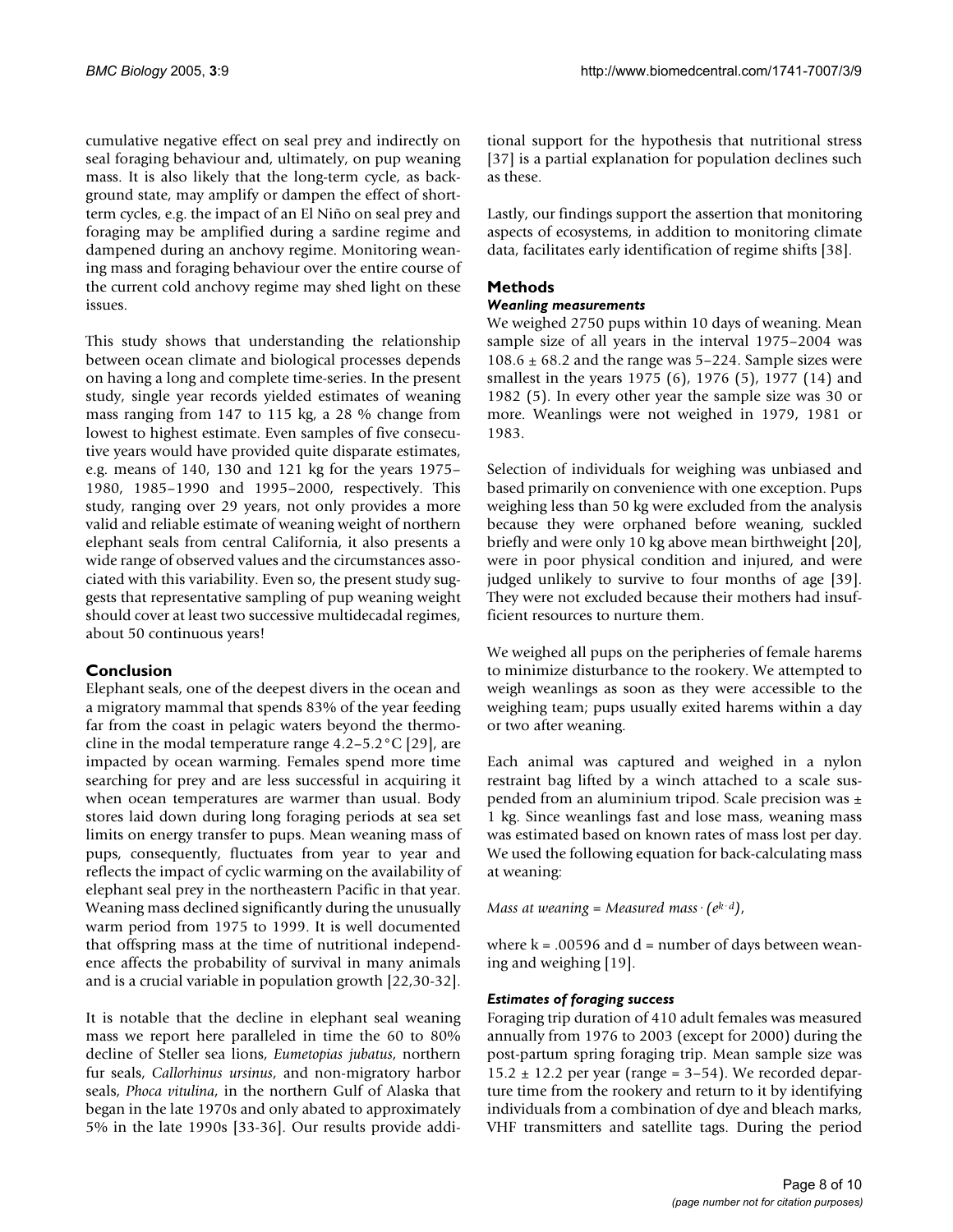1985 to 1999, mass gain of 52 females (3 to 6 per year) was determined over the spring period at sea by weighing the females on the rookery before they departed and when they returned [21]. We determined the foraging trip duration of 10 adult females during the fall migration, which encompasses the entire gestation period.

### *Colony demographics*

Each year we determined the sex ratio of pups produced. We monitored changes in colony size and age composition with weekly censuses, identifying animals flippertagged at weaning [40].

#### *Ocean temperature*

Thermal dynamics of the ocean were estimated from monthly Southern Oscillation Index (SOI) values [41] and from the Pacific Decadal Oscillation (PDO) Index [42,43].

### *Statistical analysis*

We used the nonparametric Loess plot in the Axum 7 software package (MathSoft Engineering and Education, Inc., Cambridge, Massachusetts) to identify slope changes and smooth the scatter plots of annual fluctuations in pup weaning mass, female foraging duration and female mass gain [44]. This method uses locally weighted linear regression to smooth data. The span, which determines the bandwidth as a fraction of the range of the x-axis values of the data, was 0.5. Local linear fits were used and the weight function was symmetric.

We present the actual P values for tests that were statistically significant. The alpha level (probability of Type I error) was set in advance at 0.05.

### **Authors' contributions**

BL conceived the study, established data collection protocols, analyzed data, drafted the manuscript, and revised the manuscript after peer review. DC participated in data collection, data analysis and the final revision. Both authors read and approved the final manuscript.

### **Acknowledgements**

We thank colleagues and numerous students for assistance in weighing pups and tracking females, especially J. Reiter, D. Costa, P. Morris, P. Thorson, G. Oliver, R. Condit and D. Noren. We thank M. Sylvan for statistical advice and Francisco Chavez for comments on an early draft. This work was funded by grants from the National Science Foundation and gifts from George A. Malloch.

### **References**

- 1. Croxall JP: **Southern Ocean environment changes: Effects on seabird, seal and whale populations.** *Philos Trans R Soc Lond B Biol Sci* 1992, **B338:**319-328.
- 2. Francis RC, Hare SR: **Decadal scale regime shifts in the large marine ecosystem of the northeast Pacific: A case for historical science.** *Fish Oceanogr* 1994, **3:**279-291.
- 3. Fedorov AV, Philander SG: **[Is El Niño changing?](http://www.ncbi.nlm.nih.gov/entrez/query.fcgi?cmd=Retrieve&db=PubMed&dopt=Abstract&list_uids=10856205)** *Science* 2000, **288:**1997-2002.
- 4. Mantua NJ, Hare SR, Zhang Y, Wallace JM, Francis RC: **A Pacific interdecadal climate oscillation with impacts on salmon production.** *Bulletin of the American Meterorological Society* 1997, **78:**1069-1079.
- 5. Mantua NJ, Hare SR: **The Pacific decadal oscillation.** *Journal of Oceanography* 2002, **58:**35-44.
- 6. Chavez FP, Ryan J, Lluch-Cota SE, Niquen CM: **[From anchovies to](http://www.ncbi.nlm.nih.gov/entrez/query.fcgi?cmd=Retrieve&db=PubMed&dopt=Abstract&list_uids=12522241) [sardines and back: Multidecadal change in the Pacific Ocean.](http://www.ncbi.nlm.nih.gov/entrez/query.fcgi?cmd=Retrieve&db=PubMed&dopt=Abstract&list_uids=12522241)** *Science* 2003, **299:**217-221.
- 7. Taylor AH, Allen JI, Clark PA: **[Extraction of a weak climatic sig](http://www.ncbi.nlm.nih.gov/entrez/query.fcgi?cmd=Retrieve&db=PubMed&dopt=Abstract&list_uids=11948350)[nal by an ecosystem.](http://www.ncbi.nlm.nih.gov/entrez/query.fcgi?cmd=Retrieve&db=PubMed&dopt=Abstract&list_uids=11948350)** *Nature* 2002, **416(6881):**629-632.
- 8. Trillmich F, Ono KA: *Pinnipeds and El Niño: Responses to Environmental Stress* Berlin: Springer-Verlag; 1991.
- 9. Arntz W, Pearcy WG, Trillmich F: **Biological consequences of the 1982–83 El Niño.** In *Pinnipeds and El Niño: Responses to Environmental Stress Volume 88*. Edited by: Trillmich F, Ono KA. Berlin: Springer-Verlag; 1991:22-42.
- 10. Le Boeuf BJ, Whiting RJ, Gantt RF: **[Perinatal behavior of northern](http://www.ncbi.nlm.nih.gov/entrez/query.fcgi?cmd=Retrieve&db=PubMed&dopt=Abstract&list_uids=4656181) [elephant seal females and their young.](http://www.ncbi.nlm.nih.gov/entrez/query.fcgi?cmd=Retrieve&db=PubMed&dopt=Abstract&list_uids=4656181)** *Behaviour* 1972, **43:**121-156.
- 11. Crocker DE, Williams JD, Costa DP, Le Boeuf BJ: **Maternal traits and reproductive effort in northern elephant seals.** *Ecology* 2001, **82(12):**3541-3555.
- 12. Fedak M, Arnbom T, Boyd I: **The relation between the size of southern elephant seal mothers, the growth of their pups and the use of maternal energy, fat and protein during lactation.** *Physiol Zool* 1996, **69:**887-911.
- 13. Arnbom T, Fedak M, Boyd IL: **Factors affecting maternal expenditure in southern elephant seals during lactation.** *Ecology* 1997, **78:**471-483.
- 14. Carlini AR, Daneri GA, Marquez MEI, Soave GE, Poljak S: **Mass transfer from mothers to pups and mass recovery by mothers during the post-breeding foraging period in southern elephant seals (***Mirounga leonina***) at King George Island.** *Polar Biol* 1997, **18:**305-310.
- 15. Hindell MA, Slip DJ: **The importance of being fat: maternal expenditure in the southern elephant seal** *Mirounga leonina***.** In *Marine Mammal Research in the Southern Hemisphere, Status, Ecology and Medicine Volume 1*. Edited by: Hindell MA, Kemper C. Chipping Norton, Australia: Surrey Beatty and Sons; 1997:72-77.
- 16. McMahon CR, Burton HR, Bester MN: **A demographic comparison of two southern elephant seal populations.** *Journal of Animal Ecology* 2003, **72:**61-74.
- 17. Le Boeuf BJ, Crocker DE, Costa DP, Blackwell SB, Webb PM, Houser DS: **Foraging ecology of northern elephant seals.** *Ecol Monogr* 2000, **70:**353-382.
- 18. Antonelis GA, Lowry MS, Fiscus CH, Stewart BS, DeLong RL: **Diet of the northern elephant seal.** In *Elephant Seals: Population Ecology, Behavior, and Physiology* Edited by: Le Boeuf BJ, Laws RM. Berkeley: University of California Press; 1994:211-223.
- 19. Deutsch CJ, Crocker DE, Costa DP, Le Boeuf BJ: Sex- and age**related variation in reproductive effort of northern elephant seals.** In *Elephant Seals: Population Ecology, Behavior, and Physiology* Edited by: Le Boeuf BJ, Laws RM. Berkeley: University of California Press; 1994:169-210.
- 20. Le Boeuf BJ, Condit R, Reiter J: **Parental investment and the secondary sex ratio in northern elephant seals.** *Behav Ecol Sociobiol* 1989, **25:**109-117.
- 21. Costa DP, Le Boeuf BJ, Ortiz CL, Huntley AC: **The energetics of lactation in the northern elephant seal.** *J Zool (Lond)* 1986, **209:**21-33.
- 22. McMahon CR, Burton HR, Bester MN: **Weaning mass and future survival of juvenile southern elephant seals,** *Mirounga leonina***, at Maquarie Island.** *Antarct Sci* 2000, **12:**149-153.
- 23. Ropelewski CF, Jones PD: **An extension of the Tahiti-Darwin Southern Oscillation Index.** *Monthly Weather Review* 1987, **115:**2161-2165.
- 24. McPhaden MJ: **[Genesis and evolution of the 1997–98 El Niño.](http://www.ncbi.nlm.nih.gov/entrez/query.fcgi?cmd=Retrieve&db=PubMed&dopt=Abstract&list_uids=9974381)** *Science* 1999, **283:**950-954.
- 25. Le Boeuf BJ, Reiter J: **Biological effects associated with El Niño, Southern Oscillation 1982–83, on northern elephant seals breeding at Año Nuevo, California.** In *Pinnipeds and El Niño: Responses to Environmental Stress, Ecological Studies Volume 88*. Edited by: Trillmich F, Ono KA. Berlin: Springer-Verlag; 1991:206-218.